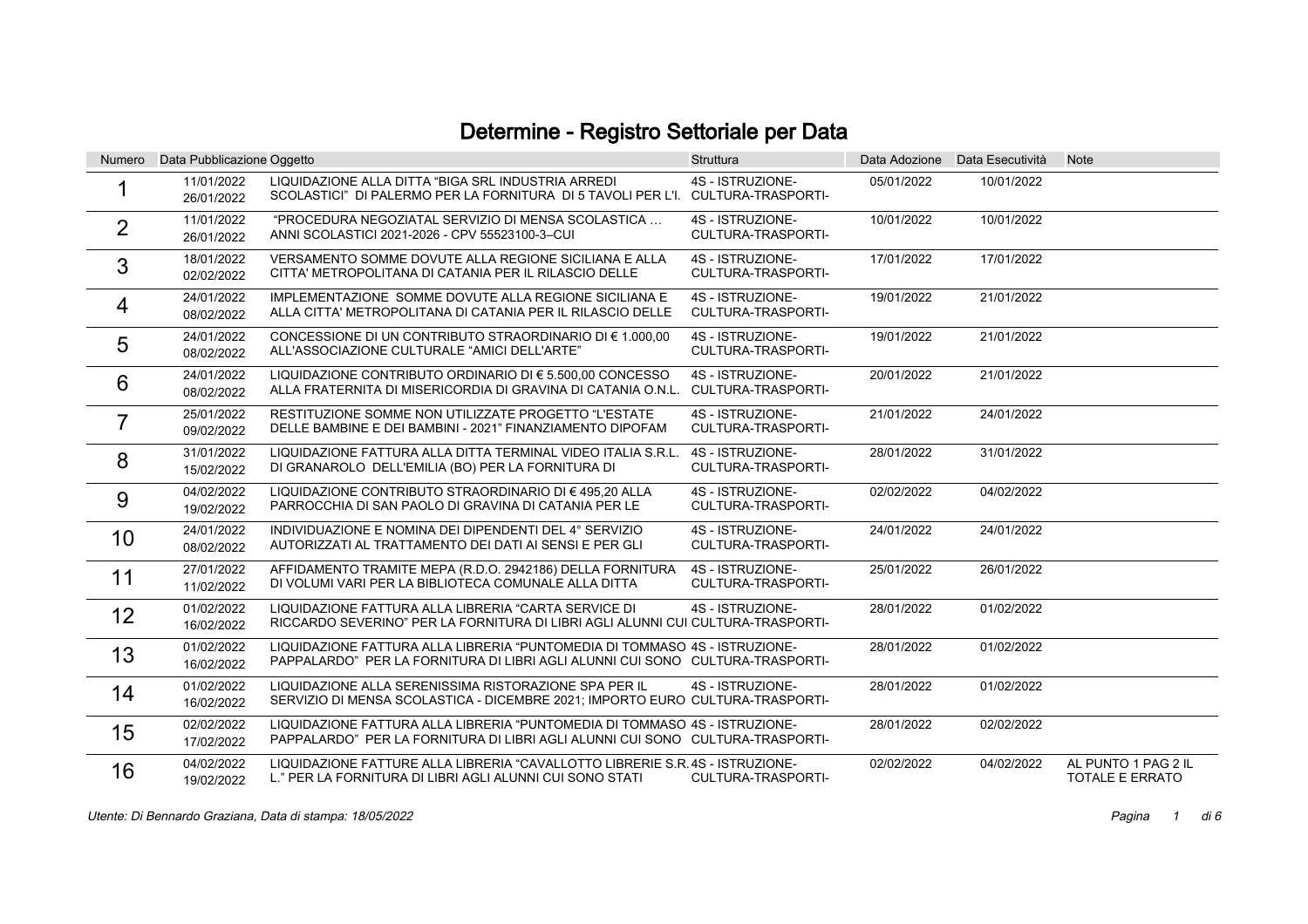| <b>Numero</b> | Data Pubblicazione Oggetto |                                                                                                                                                                  | <b>Struttura</b>                              |            | Data Adozione Data Esecutività | <b>Note</b> |
|---------------|----------------------------|------------------------------------------------------------------------------------------------------------------------------------------------------------------|-----------------------------------------------|------------|--------------------------------|-------------|
| 17            | 02/02/2022<br>17/02/2022   | LIQUIDAZIONE FATTURA ALLA LIBRERIA "MARIA GRAZIA<br>TOMASELLO" PER LA FORNITURA DI LIBRI AGLI ALUNNI CUI SONO                                                    | 4S - ISTRUZIONE-<br>CULTURA-TRASPORTI-        | 28/01/2022 | 02/02/2022                     |             |
| 18            | 02/02/2022<br>17/02/2022   | LIQUIDAZIONE FATTURA ALLA LIBRERIA "LA CASA SULL'ALBERO DI<br>FEDERICA CUTAIA" PER LA FORNITURA DI LIBRI AGLI ALUNNI CUI                                         | 4S - ISTRUZIONE-<br><b>CULTURA-TRASPORTI-</b> | 31/01/2022 | 02/02/2022                     |             |
| 19            | 02/02/2022<br>17/02/2022   | LIQUIDAZIONE FATTURA ALLA LIBRERIA "COOP ALLEANZA 3.0" PER<br>LA FORNITURA DI LIBRI AGLI ALUNNI CUI SONO STATI EROGATI                                           | 4S - ISTRUZIONE-<br><b>CULTURA-TRASPORTI-</b> | 31/01/2022 | 02/02/2022                     |             |
| 20            | 01/02/2022<br>16/02/2022   | AFFIDAMENTO TRAMITE MEPA (R.D.O. APERTA N. 2938900) ALLA<br>DITTA STYLGRAFIX ITALIANA SPA DELLA FORNITURA DI                                                     | 4S - ISTRUZIONE-<br>CULTURA-TRASPORTI-        | 01/02/2022 | 01/02/2022                     |             |
| 21            | 02/02/2022<br>17/02/2022   | LIQUIDAZIONE ALLA DITTA DITTA GALATI ANTONINO DI GRAVINA DI 4S - ISTRUZIONE-<br>CATANIA (CT) DI € 252,54 (IVA INCLUSA) PER IL NOLEGGIO DI UNA CULTURA-TRASPORTI- |                                               | 01/02/2022 | 02/02/2022                     |             |
| 22            | 04/02/2022<br>19/02/2022   | LIQUIDAZIONE CONTRIBUTO STRAORDINARIO DI € 1.500.00 ALLA<br>PARROCCHIA DI SANT'ANTONIO DI PADOVA DI GRAVINA DI CATANIA CULTURA-TRASPORTI-                        | 4S - ISTRUZIONE-                              | 02/02/2022 | 04/02/2022                     |             |
| 23            | 11/02/2022<br>26/02/2022   | LIQUIDAZIONE ALLA ASSOCIAZIONE CULTURALE "PRIMA VISIONE" DI4S - ISTRUZIONE-<br>CATANIA PER L'EVENTO REALIZZATO IL 29 LUGLIO 2021 IN                              | CULTURA-TRASPORTI-                            | 09/02/2022 | 11/02/2022                     |             |
| 24            | 14/02/2022<br>01/03/2022   | LIQUIDAZIONE A IKEA ITALIA RETAIL S.R.L. PER LA FORNITURA DI<br>ARREDI E TENDAGGI PER LA BIBLIOTECA COMUNALE PER UN                                              | 4S - ISTRUZIONE-<br>CULTURA-TRASPORTI-        | 10/02/2022 | 11/02/2022                     |             |
| 25            | 16/02/2022<br>03/03/2022   | LIQUIDAZIONE ALLA AZIENDA METROPOLITANA TRASPORTI E<br>SOSTA CATANIA SPA (AMTS) PER IL SERVIZIO DELLA LINEA 901                                                  | 4S - ISTRUZIONE-<br>CULTURA-TRASPORTI-        | 15/02/2022 | 15/02/2022                     |             |
| 26            | 17/02/2022<br>04/03/2022   | LIQUIDAZIONE DITTA GRASSO FORNITURE S.R.L. DI CATANIA PER<br>FORNITURA SCAFFALATURE PER € 5.014,76 - CUP G19J21012990002 - CULTURA-TRASPORTI-                    | 4S - ISTRUZIONE-                              | 16/02/2022 | 16/02/2022                     |             |
| 27            | 17/02/2022<br>04/03/2022   | LIQUIDAZIONE FATTURA ALLA DITTA TERMINAL VIDEO ITALIA S.R.L.<br>DI GRANAROLO DELL'EMILIA (BO) PER LA FORNITURA DI                                                | 4S - ISTRUZIONE-<br>CULTURA-TRASPORTI-        | 16/02/2022 | 16/02/2022                     |             |
| 28            | 18/02/2022<br>05/03/2022   | LIQUIDAZIONE FATTURA ALLA DITTA TERMINAL VIDEO ITALIA S.R.L.<br>DI GRANAROLO DELL'EMILIA (BO) PER LA FORNITURA DI                                                | 4S - ISTRUZIONE-<br>CULTURA-TRASPORTI-        | 17/02/2022 | 17/02/2022                     |             |
| 29            | 22/02/2022<br>09/03/2022   | LIQUIDAZIONE ALLA SERENISSIMA RISTORAZIONE SPA PER IL<br>SERVIZIO DI MENSA SCOLASTICA - GENNAIO 2022; IMPORTO EURO                                               | 4S - ISTRUZIONE-<br><b>CULTURA-TRASPORTI-</b> | 18/02/2022 | 21/02/2022                     |             |
| 30            | 22/02/2022<br>09/03/2022   | LIQUIDAZIONE FATTURA ALLA LIBRERIA "CARTA SERVICE DI<br>RICCARDO SEVERINO" PER LA FORNITURA DI LIBRI AGLI ALUNNI CUI CULTURA-TRASPORTI-                          | 4S - ISTRUZIONE-                              | 18/02/2022 | 21/02/2022                     |             |
| 31            | 22/02/2022<br>09/03/2022   | LIQUIDAZIONE FATTURA ALLA LIBRERIA "MARIA GRAZIA<br>TOMASELLO" PER LA FORNITURA DI LIBRI AGLI ALUNNI CUI SONO                                                    | 4S - ISTRUZIONE-<br>CULTURA-TRASPORTI-        | 18/02/2022 | 21/02/2022                     |             |
| 32            | 22/02/2022<br>09/03/2022   | LIQUIDAZIONE CONTRIBUTO STRAORDINARIO DI € 638.41<br>ALL'ASSOCIAZIONE DI VOLONTARIATO "QUARTIERE SAN PAOLO"                                                      | 4S - ISTRUZIONE-<br>CULTURA-TRASPORTI-        | 18/02/2022 | 21/02/2022                     |             |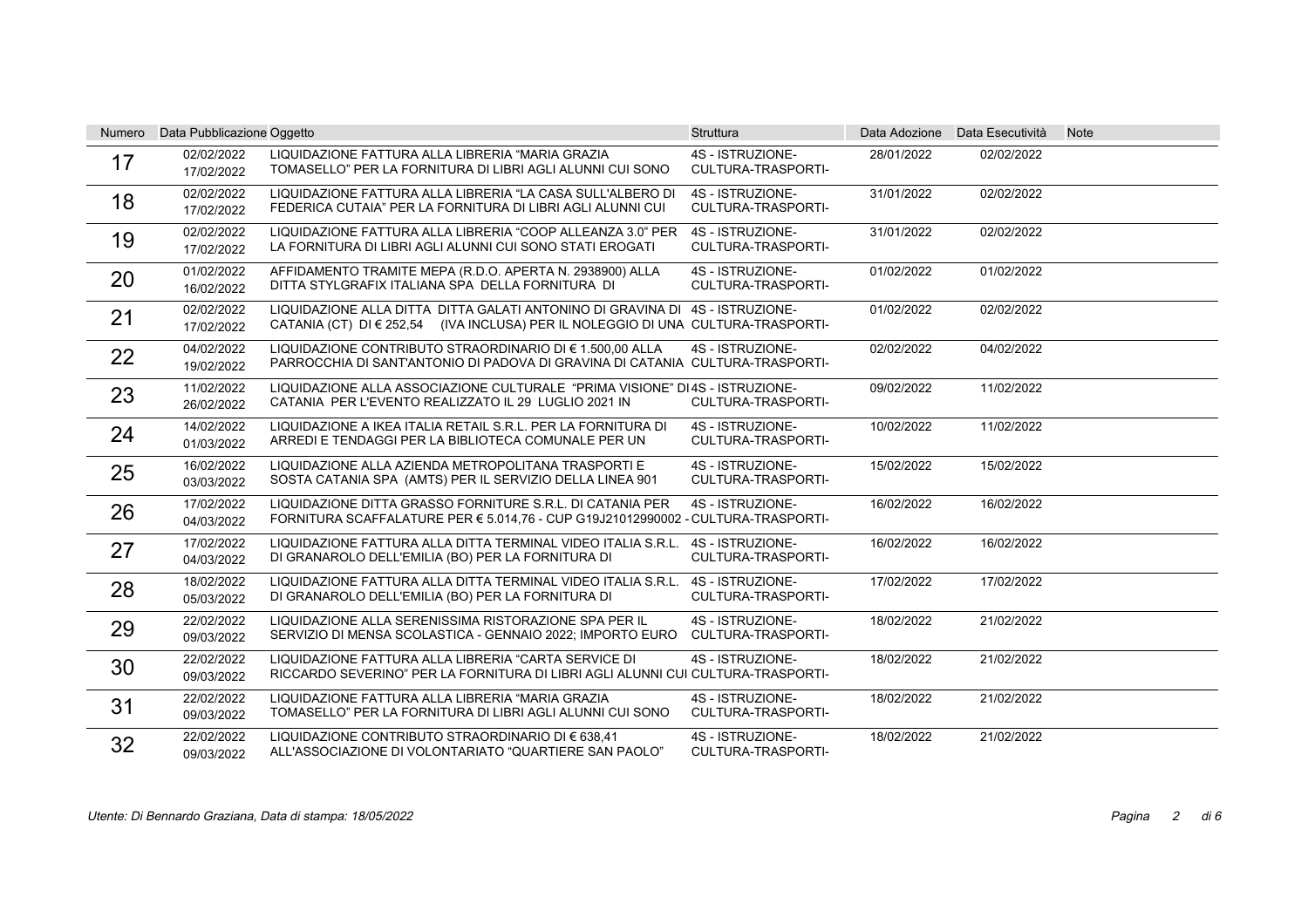| <b>Numero</b> | Data Pubblicazione Oggetto |                                                                                                                                                             | <b>Struttura</b>                              |            | Data Adozione Data Esecutività | <b>Note</b> |
|---------------|----------------------------|-------------------------------------------------------------------------------------------------------------------------------------------------------------|-----------------------------------------------|------------|--------------------------------|-------------|
| 33            | 22/02/2022<br>09/03/2022   | LIQUIDAZIONE FATTURE ALLA LIBRERIA "PUNTOMEDIA DI TOMMASO 4S - ISTRUZIONE-<br>PAPPALARDO" PER LA FORNITURA DI LIBRI AGLI ALUNNI CUI SONO CULTURA-TRASPORTI- |                                               | 18/02/2022 | 22/02/2022                     |             |
| 34            | 22/02/2022<br>09/03/2022   | LIQUIDAZIONE FATTURA ALLA LIBRERIA "RODA LIBRI DI<br>CANNIZZARO DANIELE ANGELO" PER LA FORNITURA DI LIBRI AGLI                                              | 4S - ISTRUZIONE-<br><b>CULTURA-TRASPORTI-</b> | 18/02/2022 | 22/02/2022                     |             |
| 35            | 22/02/2022<br>09/03/2022   | LIQUIDAZIONE ALLA "BIGA SRL INDUSTRIA ARREDI SCOLASTICI" DI<br>PALERMO PER LA FORNITURA DI ARREDI SCOLASTICI - € 1.134.60                                   | 4S - ISTRUZIONE-<br>CULTURA-TRASPORTI-        | 22/02/2022 | 22/02/2022                     |             |
| 36            | 23/02/2022<br>10/03/2022   | CONCESSIONE DI PATROCINIO ALL'ASSOCIAZIONE ACCOGLIERETE 4S - ISTRUZIONE-<br>PER L'INIZIATIVA DENOMINATA "LA CASA SICURA – L'AFFIDO                          | <b>CULTURA-TRASPORTI-</b>                     | 23/02/2022 | 23/02/2022                     |             |
| 37            | 24/02/2022<br>11/03/2022   | ACQUISTO DA ISFOTER CATANIA DI MODULI DI FORMAZIONE PER IL 4S - ISTRUZIONE-<br>CONSEGUIMENTO PATENTINO SANITARIO HACCP PER 10 SOGGETTI CULTURA-TRASPORTI-   |                                               | 23/02/2022 | 23/02/2022                     |             |
| 38            | 08/03/2022<br>23/03/2022   | LIQUIDAZIONE FATTURA ALLA LIBRERIA "RODA LIBRI DI<br>CANNIZZARO DANIELE ANGELO" PER LA FORNITURA DI LIBRI AGLI                                              | 4S - ISTRUZIONE-<br>CULTURA-TRASPORTI-        | 04/03/2022 | 07/03/2022                     |             |
| 39            | 10/03/2022<br>25/03/2022   | "PROCEDURA NEGOZIATAL SERVIZIO DI MENSA SCOLASTICA<br>ANNI SCOLASTICI 2021-2026 - CPV 55523100-3-CUI                                                        | 4S - ISTRUZIONE-<br>CULTURA-TRASPORTI-        | 10/03/2022 | 10/03/2022                     |             |
| 40            | 10/03/2022<br>25/03/2022   | LIQUIDAZIONE ALLA DITTA STYLGRAFIX ITALIANA S.P.A. PER LA<br>FORNITURA DI CANCELLERIA AGLI UFFICI DEL 4° E DELL'11°                                         | 4S - ISTRUZIONE-<br>CULTURA-TRASPORTI-        | 09/03/2022 | 10/03/2022                     |             |
| 41            | 10/03/2022<br>25/03/2022   | LIQUIDAZIONE FATTURA ALLA DITTA TERMINAL VIDEO ITALIA S.R.L.<br>DI GRANAROLO DELL'EMILIA (BO) PER LA FORNITURA DI                                           | 4S - ISTRUZIONE-<br>CULTURA-TRASPORTI-        | 10/03/2022 | 10/03/2022                     |             |
| 42            | 18/03/2022<br>02/04/2022   | LIQUIDAZIONE FATTURA ALLA LIBRERIA "COOP ALLEANZA 3.0" PER<br>LA FORNITURA DI LIBRI AGLI ALUNNI CUI SONO STATI EROGATI                                      | 4S - ISTRUZIONE-<br>CULTURA-TRASPORTI-        | 16/03/2022 | 17/03/2022                     |             |
| 43            | 21/03/2022<br>05/04/2022   | ACCERTAMENTO E IMPEGNO SOMME PROVENIENTI DAI FONDI<br>REGIONALI PER IL RIMBORSO DELLE SPESE DI TRASPORTO                                                    | 4S - ISTRUZIONE-<br>CULTURA-TRASPORTI-        | 17/03/2022 | 18/03/2022                     |             |
| 44            | 18/03/2022<br>02/04/2022   | LIQUIDAZIONE FATTURE ALLA LIBRERIA "CAVALLOTTO LIBRERIE S.R. 4S - ISTRUZIONE-<br>L." PER LA FORNITURA DI LIBRI AGLI ALUNNI CUI SONO STATI                   | <b>CULTURA-TRASPORTI-</b>                     | 17/03/2022 | 17/03/2022                     |             |
| 45            | 18/03/2022<br>02/04/2022   | LIQUIDAZIONE FATTURA ALLA LIBRERIA "IL SAGITTARIO DI VILLANI<br>CONCETTA" PER LA FORNITURA DI LIBRI AGLI ALUNNI CUI SONO                                    | 4S - ISTRUZIONE-<br><b>CULTURA-TRASPORTI-</b> | 17/03/2022 | 17/03/2022                     |             |
| 46            | 18/03/2022<br>02/04/2022   | LIQUIDAZIONE ALLA SERENISSIMA RISTORAZIONE SPA PER IL<br>SERVIZIO DI MENSA SCOLASTICA - FEBBRAIO 2022; IMPORTO EURO CULTURA-TRASPORTI-                      | 4S - ISTRUZIONE-                              | 17/03/2022 | 17/03/2022                     |             |
| 47            | 21/03/2022<br>05/04/2022   | AFFIDAMENTO DELLA FORNITURA DI UNA INSEGNA IN FOREX PER 4S - ISTRUZIONE-<br>LA BIBLIOTECA A TIPOLITO FERLITO DI GRAVINA PER L'IMPORTO DI CULTURA-TRASPORTI- |                                               | 17/03/2022 | 18/03/2022                     |             |
| 48            | 21/03/2022<br>05/04/2022   | LIQUIDAZIONE FATTURA ALLA LIBRERIA "PUNTOMEDIA DI TOMMASO 4S - ISTRUZIONE-<br>PAPPALARDO" PER LA FORNITURA DI LIBRI AGLI ALUNNI CUI SONO CULTURA-TRASPORTI- |                                               | 17/03/2022 | 18/03/2022                     |             |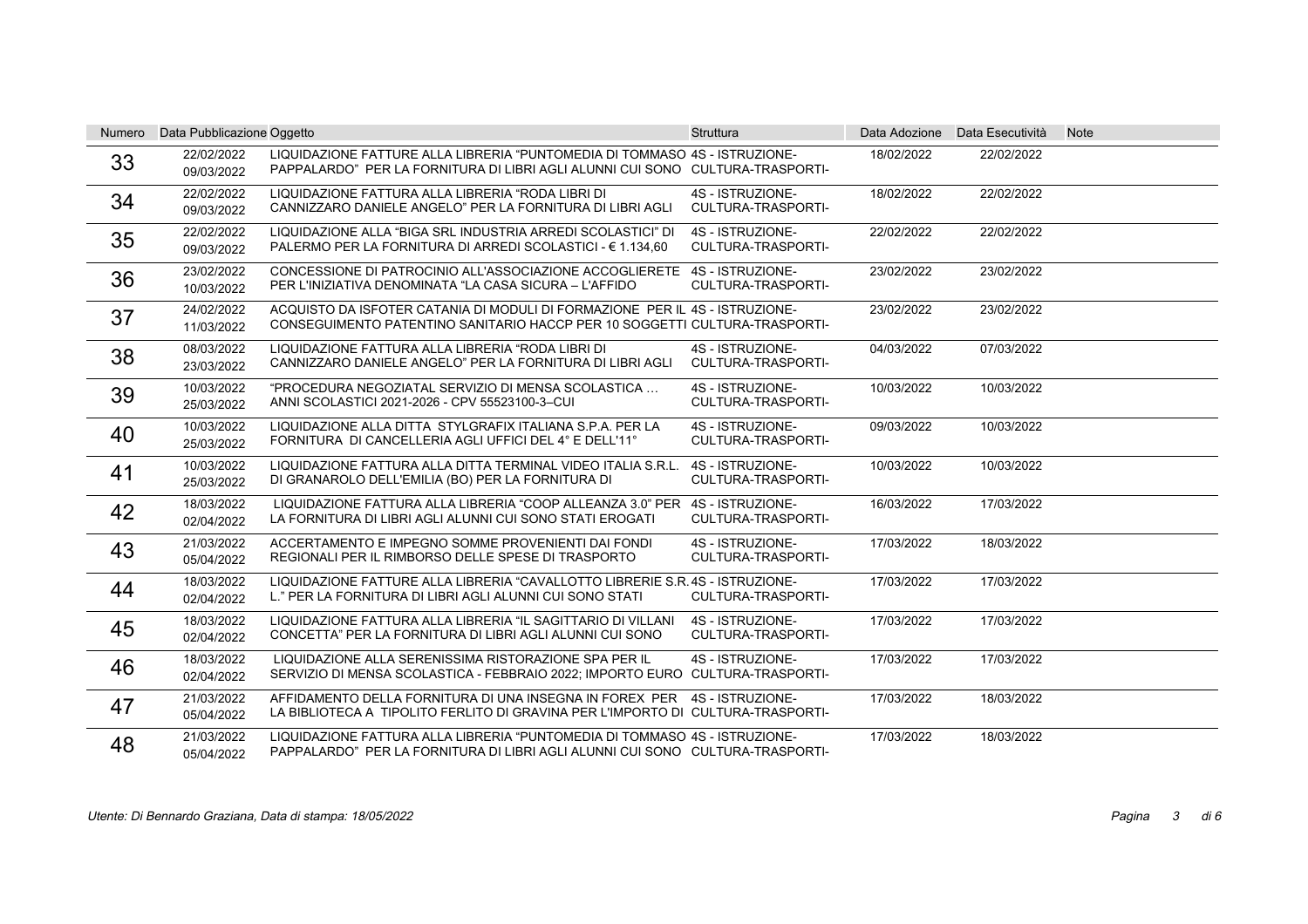| <b>Numero</b> | Data Pubblicazione Oggetto |                                                                                                                                         | <b>Struttura</b>                              |            | Data Adozione Data Esecutività | <b>Note</b> |
|---------------|----------------------------|-----------------------------------------------------------------------------------------------------------------------------------------|-----------------------------------------------|------------|--------------------------------|-------------|
| 49            | 21/03/2022<br>05/04/2022   | LIQUIDAZIONE FATTURA ALLA LIBRERIA "CATANIA LIBRI DI DI MAURO 4S - ISTRUZIONE-<br>AGATA" PER LA FORNITURA DI LIBRI AGLI ALUNNI CUI SONO | CULTURA-TRASPORTI-                            | 17/03/2022 | 18/03/2022                     |             |
| 50            | 21/03/2022<br>05/04/2022   | LIQUIDAZIONE FATTURE ALLA LIBRERIA "LA CASA SULL'ALBERO DI<br>FEDERICA CUTAIA" PER LA FORNITURA DI LIBRI AGLI ALUNNI CUI                | 4S - ISTRUZIONE-<br><b>CULTURA-TRASPORTI-</b> | 21/03/2022 | 21/03/2022                     |             |
| 51            | 21/03/2022<br>05/04/2022   | LIQUIDAZIONE FATTURA ALLA LIBRERIA "IL TULIPANO SAS DI<br>PAPPALARDO VENERO E C." PER LA FORNITURA DI LIBRI AGLI                        | 4S - ISTRUZIONE-<br>CULTURA-TRASPORTI-        | 18/03/2022 | 18/03/2022                     |             |
| 52            | 22/03/2022<br>06/04/2022   | NUOVO ACCERTAMENTO E IMPEGNO SOMME PROVENIENTI DAI<br>FONDI REGIONALI PER IL RIMBORSO DELLE SPESE DI TRASPORTO                          | 4S - ISTRUZIONE-<br>CULTURA-TRASPORTI-        | 22/03/2022 | 22/03/2022                     |             |
| 53            | 23/03/2022<br>07/04/2022   | SOVVENZIONI PER L'ACQUISTO DEI LIBRI DI TESTO AGLI STUDENTI<br>DELLE FAMIGLIE RESIDENTI AI SENSI DELLA L. 448/1998, ANNO                | 4S - ISTRUZIONE-<br><b>CULTURA-TRASPORTI-</b> | 22/03/2022 | 22/03/2022                     |             |
| 54            | 23/03/2022<br>07/04/2022   | ANNULLAMENTO DELLA DETERMINAZIONE N. 53/2022 RECANTE<br>OGGETTO "SOVVENZIONI PER L'ACQUISTO DEI LIBRI DI TESTO  L. CULTURA-TRASPORTI-   | 4S - ISTRUZIONE-                              | 23/03/2022 | 23/03/2022                     |             |
| 55            | 28/03/2022<br>12/04/2022   | LIQUIDAZIONE ALLA DITTA FERLITO RAIMONDO PER LA FORNITURA 4S - ISTRUZIONE-<br>DI UN'INSEGNA IN FOREX PER UN IMPORTO COMPLESSIVO DI €    | CULTURA-TRASPORTI-                            | 25/03/2022 | 28/03/2022                     |             |
| 56            | 28/03/2022<br>12/04/2022   | LIQUIDAZIONE FATTURA ALLA LIBRERIA "MARIA GRAZIA<br>TOMASELLO" PER LA FORNITURA DI LIBRI AGLI ALUNNI CUI SONO                           | 4S - ISTRUZIONE-<br>CULTURA-TRASPORTI-        | 28/03/2022 | 28/03/2022                     |             |
| 57            | 28/03/2022<br>12/04/2022   | LIQUIDAZIONE FATTURA ALLA LIBRERIA "CARTA SERVICE DI<br>RICCARDO SEVERINO" PER LA FORNITURA DI LIBRI AGLI ALUNNI CUI CULTURA-TRASPORTI- | 4S - ISTRUZIONE-                              | 28/03/2022 | 28/03/2022                     |             |
| 58            | 28/03/2022<br>12/04/2022   | LIQUIDAZIONE FATTURA ALLA LIBRERIA "BALSAMO ANDREA<br>LUCIANO" PER LA FORNITURA DI LIBRI AGLI ALUNNI CUI SONO                           | 4S - ISTRUZIONE-<br><b>CULTURA-TRASPORTI-</b> | 28/03/2022 | 28/03/2022                     |             |
| 59            | 28/03/2022<br>12/04/2022   | LIQUIDAZIONE FATTURA ALLA LIBRERIA "RODA LIBRI DI<br>CANNIZZARO DANIELE ANGELO" PER LA FORNITURA DI LIBRI AGLI                          | 4S - ISTRUZIONE-<br>CULTURA-TRASPORTI-        | 28/03/2022 | 28/03/2022                     |             |
| 60            | 31/03/2022<br>15/04/2022   | LIQUIDAZIONE FATTURA ALLA DITTA TERMINAL VIDEO ITALIA S.R.L.<br>DI GRANAROLO DELL'EMILIA (BO) PER LA FORNITURA DI                       | 4S - ISTRUZIONE-<br><b>CULTURA-TRASPORTI-</b> | 29/03/2022 | 30/03/2022                     |             |
| 61            | 06/04/2022<br>21/04/2022   | ASSEGNAZIONE COMPENSO PER INDENNITA' DI VICARIATO E DI<br>PREPOSTO - ANNO 2021                                                          | 4S - ISTRUZIONE-<br><b>CULTURA-TRASPORTI-</b> | 05/04/2022 | 05/04/2022                     |             |
| 62            | 12/04/2022<br>27/04/2022   | LIQUIDAZIONE FATTURA ALLA LIBRERIA "CARTA SERVICE DI<br>RICCARDO SEVERINO" PER LA FORNITURA DI LIBRI AGLI ALUNNI CUI CULTURA-TRASPORTI- | 4S - ISTRUZIONE-                              | 08/04/2022 | 11/04/2022                     |             |
| 63            | 11/04/2022<br>26/04/2022   | PIANO PREVENTIVO DI DETTAGLIO DEL 4° SERVIZIO IN MATERIA DI<br>PREVENZIONE DELLA CORRUZIONE - ANNO 2022                                 | 4S - ISTRUZIONE-<br>CULTURA-TRASPORTI-        | 11/04/2022 | 11/04/2022                     |             |
| 64            | 13/04/2022<br>28/04/2022   | LIQUIDAZIONE ALLA SERENISSIMA RISTORAZIONE SPA PER IL<br>SERVIZIO DI MENSA SCOLASTICA - MARZO 2022; IMPORTO EURO                        | 4S - ISTRUZIONE-<br>CULTURA-TRASPORTI-        | 13/04/2022 | 13/04/2022                     |             |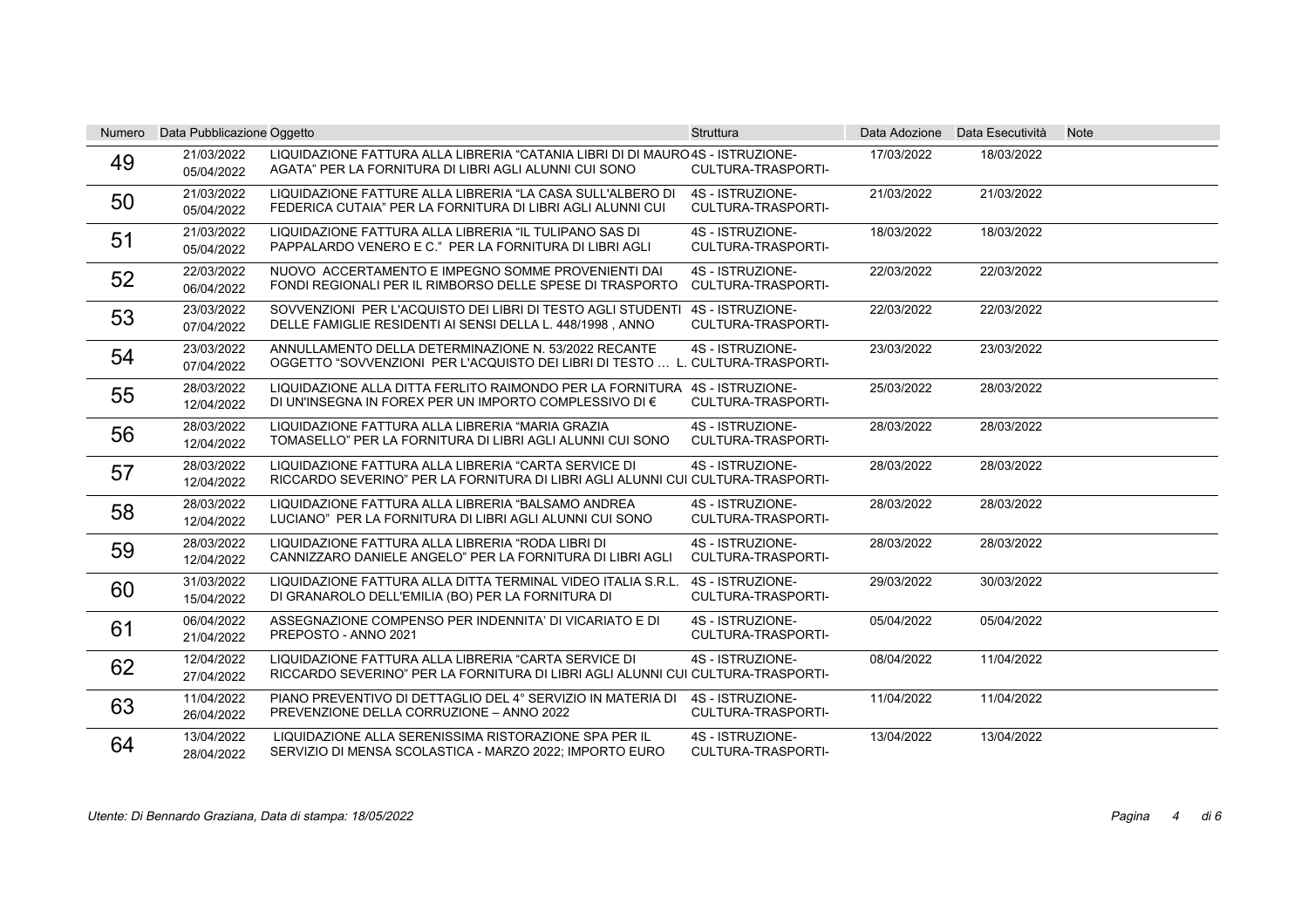| <b>Numero</b> | Data Pubblicazione Oggetto |                                                                                                                                                             | <b>Struttura</b>                              |            | Data Adozione Data Esecutività | <b>Note</b> |
|---------------|----------------------------|-------------------------------------------------------------------------------------------------------------------------------------------------------------|-----------------------------------------------|------------|--------------------------------|-------------|
| 65            | 13/04/2022<br>28/04/2022   | CONCESSIONE DI PATROCINIO ALL'ASDC "AHINAMA" PER LO<br>SPETTACOLO DI DANZE MEDIORIENTALI INTITOLATO "COME ALIVE". CULTURA-TRASPORTI-                        | 4S - ISTRUZIONE-                              | 13/04/2022 | 13/04/2022                     |             |
| 66            | 15/04/2022<br>30/04/2022   | CONCESSIONE DI PATROCINIO ALL'ASSOCIAZIONE "INSIEME PER LA 4S - ISTRUZIONE-<br>VITA" PER IL PREMIO DI POESIA "PIAKOS".                                      | <b>CULTURA-TRASPORTI-</b>                     | 15/04/2022 | 15/04/2022                     |             |
| 68            | 19/04/2022<br>04/05/2022   | LIQUIDAZIONE CONTRIBUTO STRAORDINARIO DI € 5.000.00<br>ALL'ASSOCIAZIONE CULTURALE "AMICI DELL'ARTE" PER LA                                                  | 4S - ISTRUZIONE-<br><b>CULTURA-TRASPORTI-</b> | 19/04/2022 | 19/04/2022                     |             |
| 69            | 21/04/2022<br>06/05/2022   | LIQUIDAZIONE FATTURE ALLA LIBRERIA "CARTA SERVICE DI<br>RICCARDO SEVERINO" PER LA FORNITURA DI LIBRI AGLI ALUNNI CUI CULTURA-TRASPORTI-                     | 4S - ISTRUZIONE-                              | 20/04/2022 | 21/04/2022                     |             |
| 70            | 21/04/2022<br>06/05/2022   | LIQUIDAZIONE FATTURA ALLA LIBRERIA "MARIA GRAZIA<br>TOMASELLO" PER LA FORNITURA DI LIBRI AGLI ALUNNI CUI SONO                                               | 4S - ISTRUZIONE-<br>CULTURA-TRASPORTI-        | 20/04/2022 | 21/04/2022                     |             |
| 71            | 26/04/2022<br>11/05/2022   | LIQUIDAZIONE FATTURA ALLA LIBRERIA "PUNTOMEDIA DI TOMMASO 4S - ISTRUZIONE-<br>PAPPALARDO" PER LA FORNITURA DI LIBRI AGLI ALUNNI CUI SONO CULTURA-TRASPORTI- |                                               | 26/04/2022 | 26/04/2022                     |             |
| 72            | 27/04/2022<br>12/05/2022   | LIQUIDAZIONE FATTURA ALLA DITTA TERMINAL VIDEO ITALIA S.R.L. 4S - ISTRUZIONE-<br>DI GRANAROLO DELL'EMILIA (BO) PER LA FORNITURA DI                          | CULTURA-TRASPORTI-                            | 26/04/2022 | 26/04/2022                     |             |
| 73            | 26/04/2022<br>11/05/2022   | LIQUIDAZIONE FATTURA ALLA LIBRERIA "NELLO MARCO TORRISI"<br>PER LA FORNITURA DI LIBRI AGLI ALUNNI CUI SONO STATI EROGATI CULTURA-TRASPORTI-                 | 4S - ISTRUZIONE-                              | 26/04/2022 | 26/04/2022                     |             |
| 74            | 03/05/2022<br>18/05/2022   | LIQUIDAZIONE ALLA DITTA GRAFICHE ZAPPALÀ S.N.C DI BELPASSO 4S - ISTRUZIONE-<br>PER L'IMPORTO DI € 375,00 OLTRE IVA - C.I.G. Z643441CA7                      | <b>CULTURA-TRASPORTI-</b>                     | 02/05/2022 | 02/05/2022                     |             |
| 75            | 03/05/2022<br>18/05/2022   | LIQUIDAZIONE FATTURA ALLA LIBRERIA "CATANIA LIBRI DI DI MAURO 4S - ISTRUZIONE-<br>AGATA" PER LA FORNITURA DI LIBRI AGLI ALUNNI CUI SONO                     | CULTURA-TRASPORTI-                            | 03/05/2022 | 03/05/2022                     |             |
| 76            | 03/05/2022<br>18/05/2022   | LIQUIDAZIONE FATTURE ALLA LIBRERIA "AGATA ANNA RACITI" PER<br>LA FORNITURA DI LIBRI AGLI ALUNNI CUI SONO STATI EROGATI                                      | 4S - ISTRUZIONE-<br>CULTURA-TRASPORTI-        | 03/05/2022 | 03/05/2022                     |             |
| 77            | 03/05/2022<br>18/05/2022   | CONCESSIONE DI PATROCINIO ALL'ASSOCIAZIONE "PRO LOCO -<br>GRAVINA DI CATANIA" PER LA PRESENTAZIONE DEL LIBRO "DIETRO CULTURA-TRASPORTI-                     | 4S - ISTRUZIONE-                              | 03/05/2022 | 03/05/2022                     |             |
| 78            | 06/05/2022<br>21/05/2022   | AFFIDAMENTO ALLA DITTA "ANTARES SRL" DI VALDINA (ME) DELLA<br>FORNITURA DI UN BANCO H PER L'I.C. RODARI-NOSENGO PER                                         | 4S - ISTRUZIONE-<br><b>CULTURA-TRASPORTI-</b> | 06/05/2022 | 06/05/2022                     |             |
| 79            | 13/05/2022<br>28/05/2022   | LIQUIDAZIONE FATTURA ALLA LIBRERIA "CAVALLOTTO LIBRERIE S.R. 4S - ISTRUZIONE-<br>L." PER LA FORNITURA DI LIBRI AGLI ALUNNI CUI SONO STATI                   | CULTURA-TRASPORTI-                            | 13/05/2022 | 13/05/2022                     |             |
| 80            | 16/05/2022<br>31/05/2022   | LIQUIDAZIONE FATTURA ALLA LIBRERIA "LA PAGLIA DI MORGANO<br>STEFANO" PER LA FORNITURA DI LIBRI AGLI ALUNNI CUI SONO                                         | 4S - ISTRUZIONE-<br>CULTURA-TRASPORTI-        | 13/05/2022 | 13/05/2022                     |             |
| 81            | 16/05/2022<br>31/05/2022   | LIQUIDAZIONE FATTURA ALLA LIBRERIA "BALSAMO ANDREA<br>LUCIANO" PER LA FORNITURA DI LIBRI AGLI ALUNNI CUI SONO                                               | 4S - ISTRUZIONE-<br>CULTURA-TRASPORTI-        | 13/05/2022 | 13/05/2022                     |             |